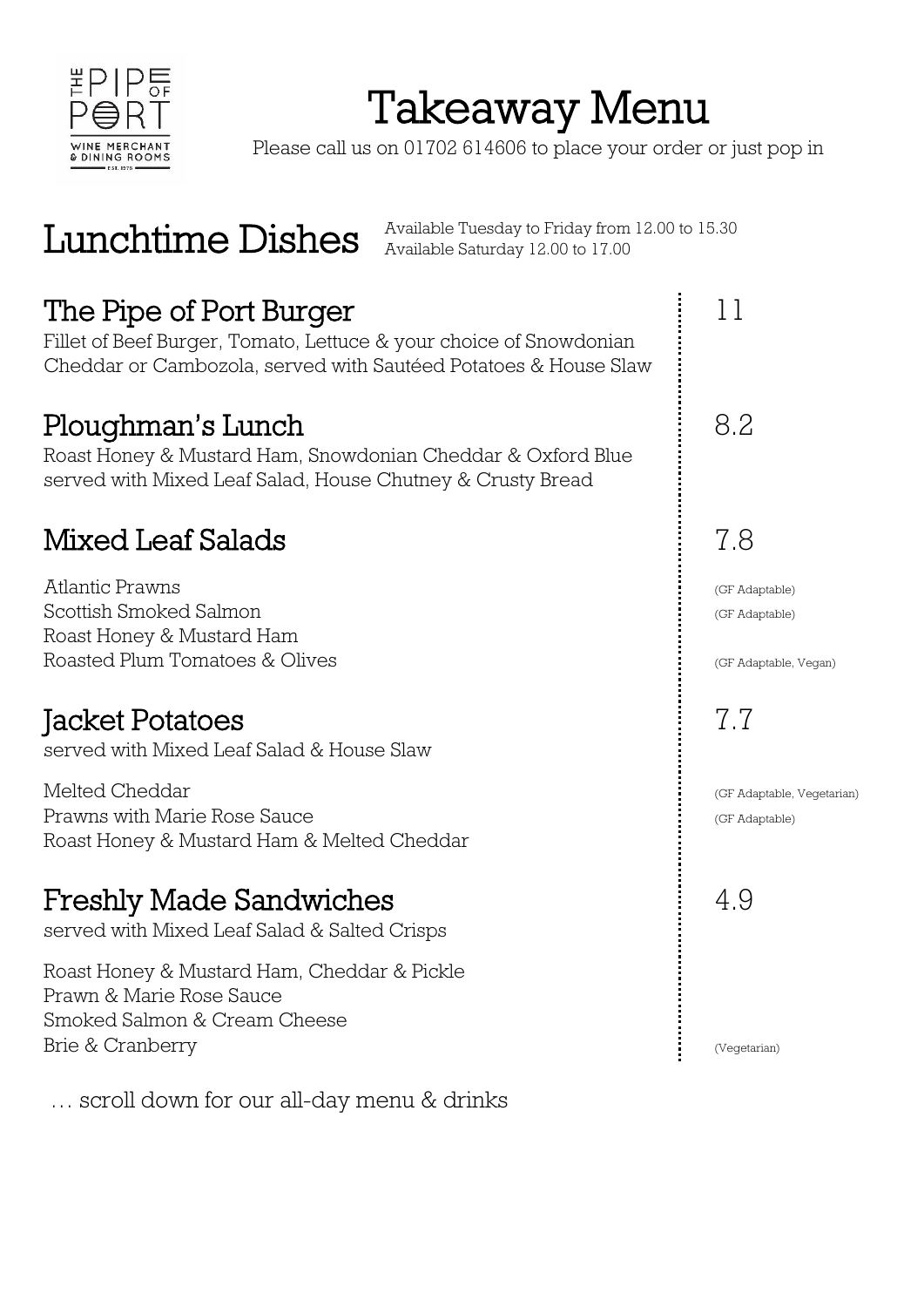### All Day Dishes

### **Starters**

| Classic Prawn Cocktail with Brown Bread & Butter                               | 5.70 | (GF Adaptable)        |
|--------------------------------------------------------------------------------|------|-----------------------|
| Slow Roasted Plum Tomatoes, Balsamic & Olive Oil                               | 5.40 | (Vegan, GF Adaptable) |
| Marinated Danish Herring, Creamed Stilton Dressing                             | 5.20 | (GF)                  |
| Chicken & Duck Liver Pate with Madeira, Melba Toast & Chutney                  | 5.10 | (GF Adaptable)        |
| Cold Table                                                                     |      |                       |
| Seafood Platter                                                                | 11.4 |                       |
| Smoked Salmon, Prawns, Herring, Sardines, Anchovies                            |      | (GF Adaptable)        |
| Plate of Thinly Carved Honey Roasted Ham                                       | 8.10 |                       |
| Large Plate of Smoked Scottish Salmon                                          | 11   | (GF)                  |
| Vegetarian                                                                     |      |                       |
|                                                                                |      |                       |
| Spinach, Walnut & Ricotta Stuffed Pancakes<br>Tomato Basil Sauce & Mixed Salad | 12   | (Vegetarian)          |
| Tomato, Vegetable, Lentil & Chickpea Curry                                     | 11   | (Vegan, GF)           |
| Served with Rice                                                               |      |                       |
| <b>Top Crust Pies</b>                                                          |      |                       |
|                                                                                |      |                       |
| Scottish Steak, Kidney & Mushroom                                              | 10   |                       |
| Sutton Hoo Free Range Chicken & Chestnut                                       | 10   |                       |
| Tomato, Vegetable, Lentil & Chickpea Pie                                       | 10   | (Vegan adaptable)     |
| Trawler Pie Topped with Creamy Mash & Cheese                                   | 13   |                       |
| Meat                                                                           |      |                       |
| Rump of Lamb Marinated in Anchovies & Capers (served pink)                     | 18   | (GF)                  |
| Dauphinoise & Roasted Roots                                                    |      |                       |

#### Extras

| Jacket Potato (GF)                               | 2.6 | Pea Casserole (GF)                                 | 3.5 |
|--------------------------------------------------|-----|----------------------------------------------------|-----|
| New Potato (GF)                                  | 2.6 | Sautéed Mushrooms (GF)                             | 4.5 |
| Creamy Mash Potato (GF)                          | 4.1 | Creamed Spinach (Shallots, Garlic & Nutmeg) (GF) 4 |     |
| Dauphinoise Potato (GF)                          | 4.1 | Homemade Coleslaw (GF)                             | 3   |
| Warm Potato Salad (GF)                           | 3   | Tomato & Red Onion Salad (GF Adaptable)            | 3.2 |
| Roasted Roots (Carrots, Parsnips, Beetroot) (GF) | 4.5 | Mixed Leaf Salad (GF Adaptable)                    | 3.2 |